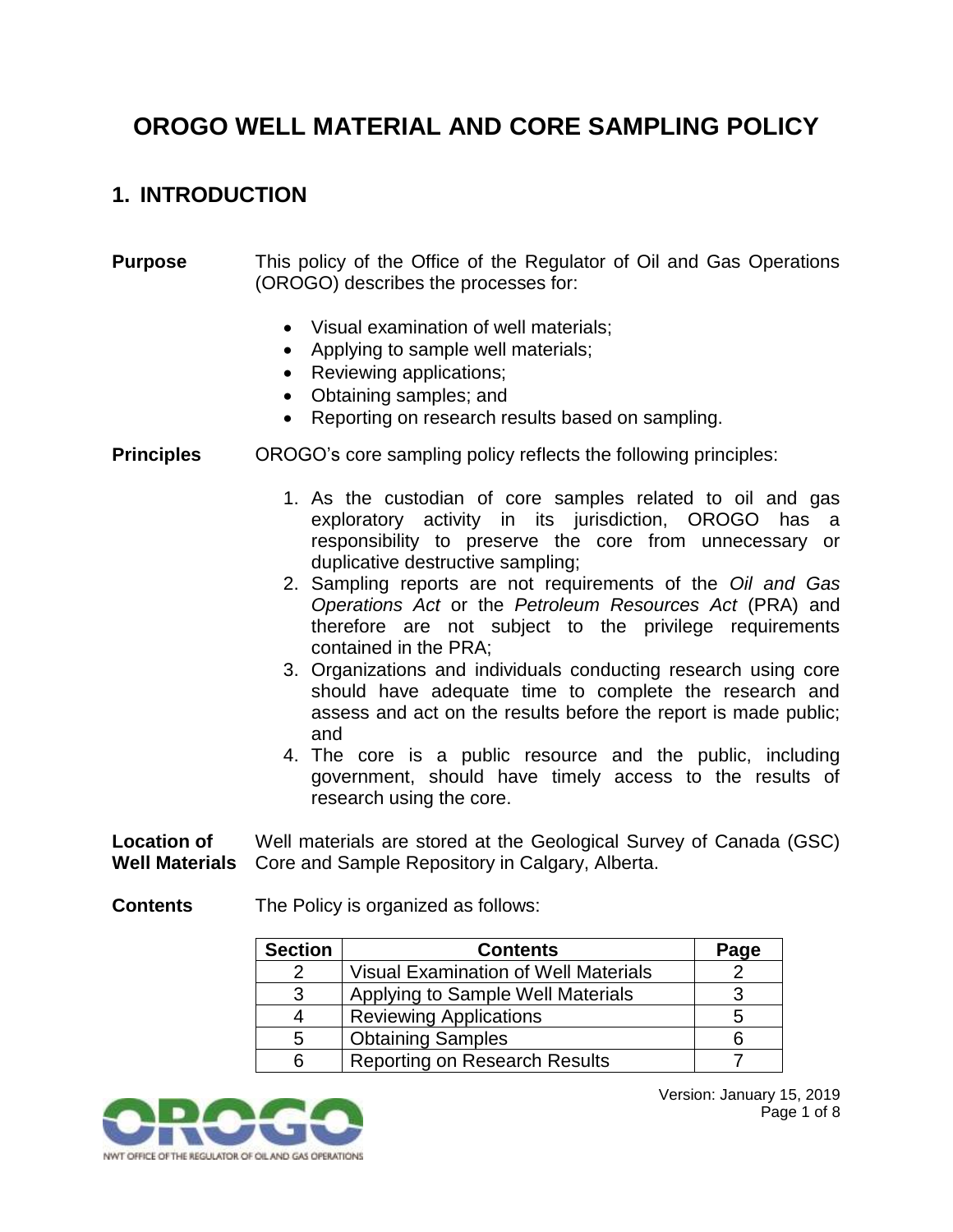## **2. VISUAL EXAMINATION OF WELL MATERIALS**

**Contents** This section contains information on applying for visual examination of well materials:

- Non-privileged well materials;
- Privileged well materials; and

Fax: 403-292-5377

[richarde.fontaine@canada.ca](file:///C:/Users/pdejong/AppData/Roaming/OpenText/OTEdit/EC_content_server/c63754924/richarde.fontaine@canada.ca)

• Process for accessing well materials.

**Nonprivileged Well Materials** Non-privileged well materials may be visually examined without applying to OROGO for approval. **Privileged Well Materials** Privileged well materials may be visually examined with written consent from the well operator. The written consent must be submitted to OROGO and the GSC. **Accessing Well Materials** Contact the GSC for access to well materials for visual examination: **Core and Sample Repository** Geological Survey of Canada - Calgary 3303 - 33 Street NW Calgary Alberta T2L 2A7 Telephone: 403-292-7030



Version: January 15, 2019 Page 2 of 8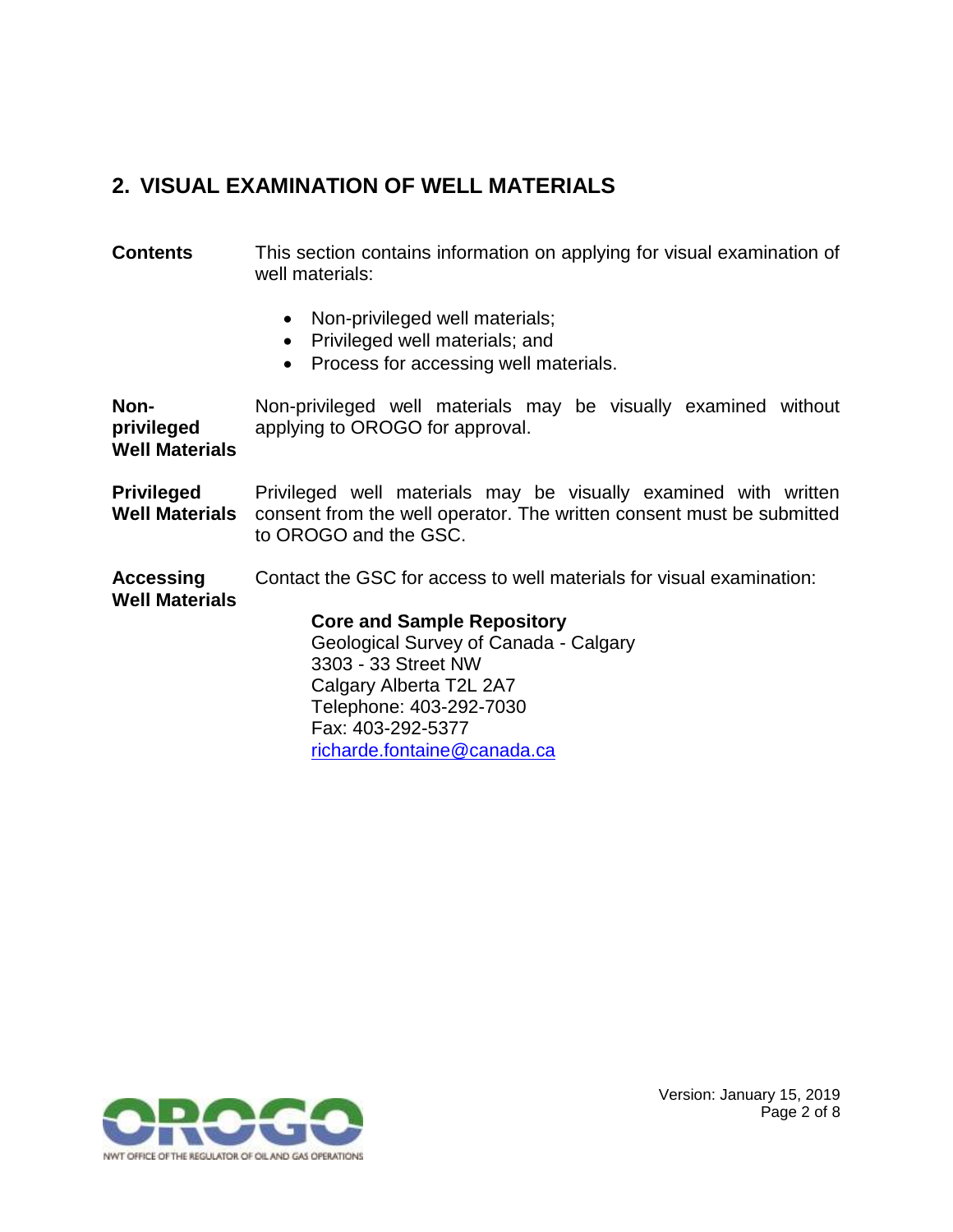### **3. APPLYING TO SAMPLE WELL MATERIALS**

| <b>Contents</b>                                                                        | This section contains information on applying to sample well materials:                                                                                                                                                                                                                                                                                                                                                                                                                                                                                                                                                                                                                                                                                                                                                       |  |  |
|----------------------------------------------------------------------------------------|-------------------------------------------------------------------------------------------------------------------------------------------------------------------------------------------------------------------------------------------------------------------------------------------------------------------------------------------------------------------------------------------------------------------------------------------------------------------------------------------------------------------------------------------------------------------------------------------------------------------------------------------------------------------------------------------------------------------------------------------------------------------------------------------------------------------------------|--|--|
|                                                                                        | Allowable sampling;<br>$\bullet$<br>Acquiring sample portions;<br>$\bullet$<br>Application requirements for sample portions;<br>٠<br>Additional requirements for sampling privileged well materials;<br>$\bullet$<br>Submitting an application; and<br>$\bullet$<br>Use of Canadian laboratories.<br>$\bullet$                                                                                                                                                                                                                                                                                                                                                                                                                                                                                                                |  |  |
| <b>Allowable</b><br><b>Sampling</b>                                                    | Sampling is only permitted on core and unwashed cuttings. Washed<br>cuttings are not allowed to be sampled.                                                                                                                                                                                                                                                                                                                                                                                                                                                                                                                                                                                                                                                                                                                   |  |  |
| <b>Acquiring</b><br><b>Sample</b><br><b>Portions</b>                                   | Approval from OROGO is required to acquire sample portions of well<br>materials for the purpose of conducting studies.                                                                                                                                                                                                                                                                                                                                                                                                                                                                                                                                                                                                                                                                                                        |  |  |
| <b>Application</b><br><b>Requirements</b><br>for Sample<br><b>Portions</b>             | The written application to acquire sample portions must:<br>Describe the proposed study;<br>$\bullet$<br>Identify:<br>$\bullet$<br>○ Expected commencement and study completion dates;<br>Well names and unique well identifiers (UWI);<br>$\circ$<br>Proposed intervals (list in both metric and imperial units);<br>$\circ$<br>and<br>Proposed material quantities per interval;<br>$\circ$<br>Include a full description of analytical techniques;<br>٠<br>Indicate whether the study will be destructive or non-<br>$\bullet$<br>destructive;<br>Contain a list of persons or companies, including addresses,<br>$\bullet$<br>who will be performing each analysis; and<br>Contain the signature and name of the applicant or responsible<br>person, including company, telephone number, e-mail and<br>physical address. |  |  |
| <b>Additional</b><br><b>Requirement:</b><br><b>Privileged</b><br><b>Well Materials</b> | To sample privileged well materials, the application must also include<br>written consent from the well operator to examine or study the<br>materials.                                                                                                                                                                                                                                                                                                                                                                                                                                                                                                                                                                                                                                                                        |  |  |

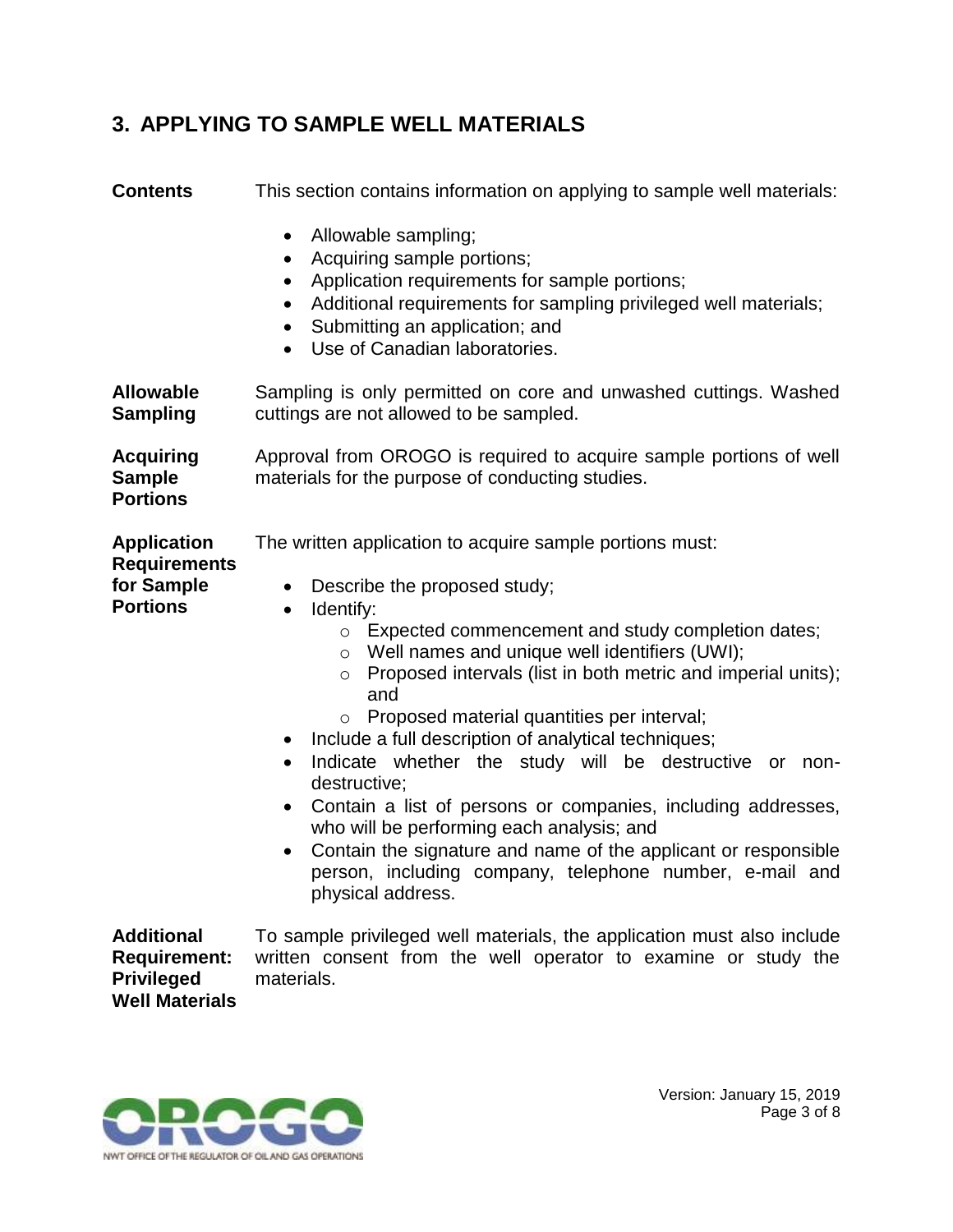**Submitting an** Send the written application for sampling by email or letter to OROGO **Application** at:

#### **Information Office**

Office of the Regulator of Oil and Gas Operations Government of the Northwest Territories PO Box 1320 Yellowknife NT X1A 2L9 Telephone: 867-767-9097 x 78004 [orogo@gov.nt.ca](file:///C:/Users/pdejong/AppData/Roaming/OpenText/OTEdit/EC_content_server/c63754924/mailto_orogo@gov.nt.ca)

Send a copy of the application by email, letter or fax to the GSC at:

### **Core and Sample Repository**

Geological Survey of Canada - Calgary 3303 - 33 Street NW Calgary Alberta T2L 2A7 Telephone: 403-292-7030 Fax: 403-292-5377 [richarde.fontaine@canada.ca](file:///C:/Users/pdejong/AppData/Roaming/OpenText/OTEdit/EC_content_server/c63754924/richarde.fontaine@canada.ca)

**Use of Canadian**  OROGO expects applicants to prioritize the use of Canadian facilities over non-Canadian laboratories.

**Laboratories**

If the applicant plans to transport OROGO well materials outside of Canada, a separate approval must be requested at the time of application.



Version: January 15, 2019 Page 4 of 8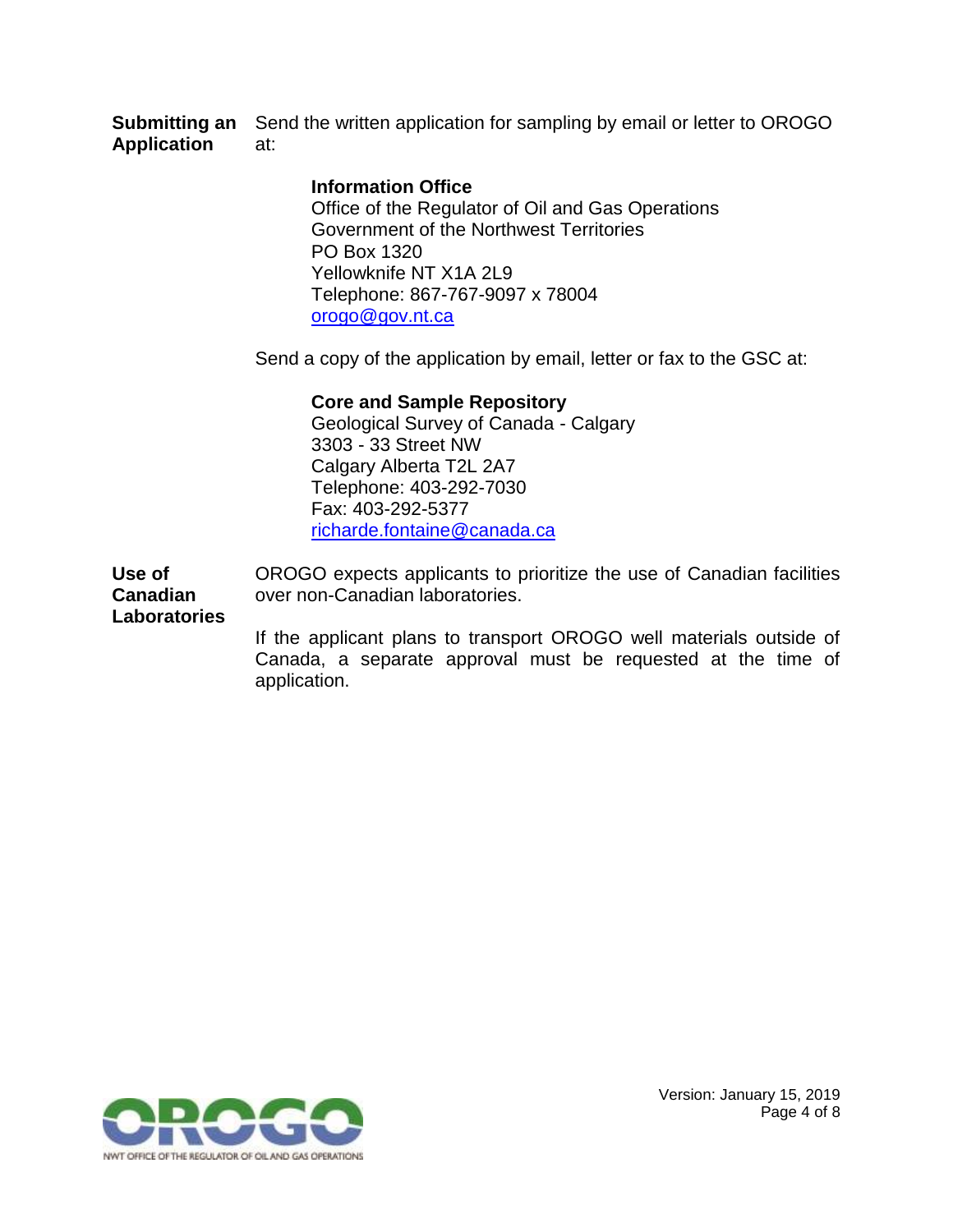### **4. REVIEWING APPLICATIONS**

**Contents** This section contains information on OROGO's review of applications:

- Timeframe for review;
- Review criteria; and
- Issuing approvals.

**Timeframe for Review** Once a complete application has been received, it may be subject to an assessment period of up to 20 business days prior to a decision.

**Review Criteria** OROGO will review the application and may send it to additional technical experts to determine:

- The current condition and quantity of existing well materials;
- Whether intervals have been previously studied using the proposed or similar techniques;
- Whether previous studies with similar techniques are nonprivileged; and
- Whether sufficient geoscientific and interpretative value can be gained by the proposed study.

**Issuing Approvals** OROGO will issue the approval or provide written reasons for refusal. Approvals may be subject to various conditions.

> OROGO will send a copy of the approval or reasons for refusal to the GSC.

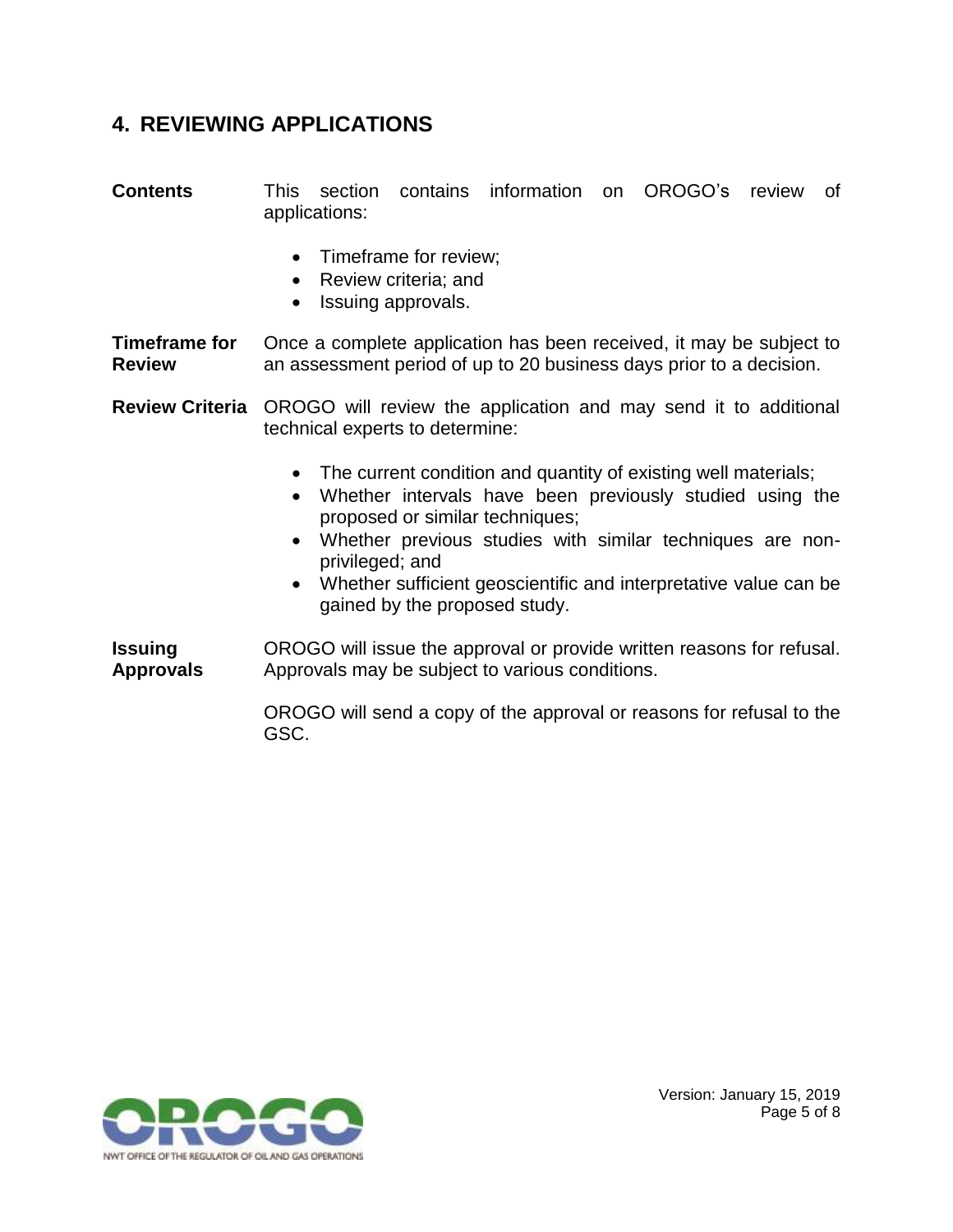### **5. OBTAINING SAMPLES**

| <b>Contents</b>                     | This section provides information on accessing well materials:                                                                                                                                                                    |  |
|-------------------------------------|-----------------------------------------------------------------------------------------------------------------------------------------------------------------------------------------------------------------------------------|--|
|                                     | Obtaining samples;<br>$\bullet$<br>Deadline for sampling; and<br>$\bullet$<br>Requests for extensions.<br>$\bullet$                                                                                                               |  |
| Obtaining<br>samples                | Once approval is received from OROGO, applicants can contact the<br>GSC facility to arrange to collect the samples.                                                                                                               |  |
| <b>Deadline for</b>                 | Within six months of the approval date:                                                                                                                                                                                           |  |
| Sampling                            | Sampling must be completed; and<br>$\bullet$<br>The remaining sample materials and thin sections (including<br>$\bullet$<br>originals and duplicates) must be returned to the Geological<br>Survey of Canada facility in Calgary. |  |
| <b>Extension</b><br><b>Requests</b> | Requests for extensions to the deadline for completing sampling will<br>be considered in relation to the principles underlying this policy (see<br>Section 1).                                                                    |  |
|                                     | Extension requests must be submitted to OROGO before the original<br>sampling deadline at:                                                                                                                                        |  |
|                                     | <b>Information Office</b><br>Office of the Regulator of Oil and Gas Operations<br>Government of the Northwest Territories<br>PO Box 1320<br>Yellowknife NT X1A 2L9<br>Telephone: 867-767-9097 x 78004                             |  |

[orogo@gov.nt.ca](file:///C:/Users/pdejong/AppData/Roaming/OpenText/OTEdit/EC_content_server/c63754924/mailto_orogo@gov.nt.ca)

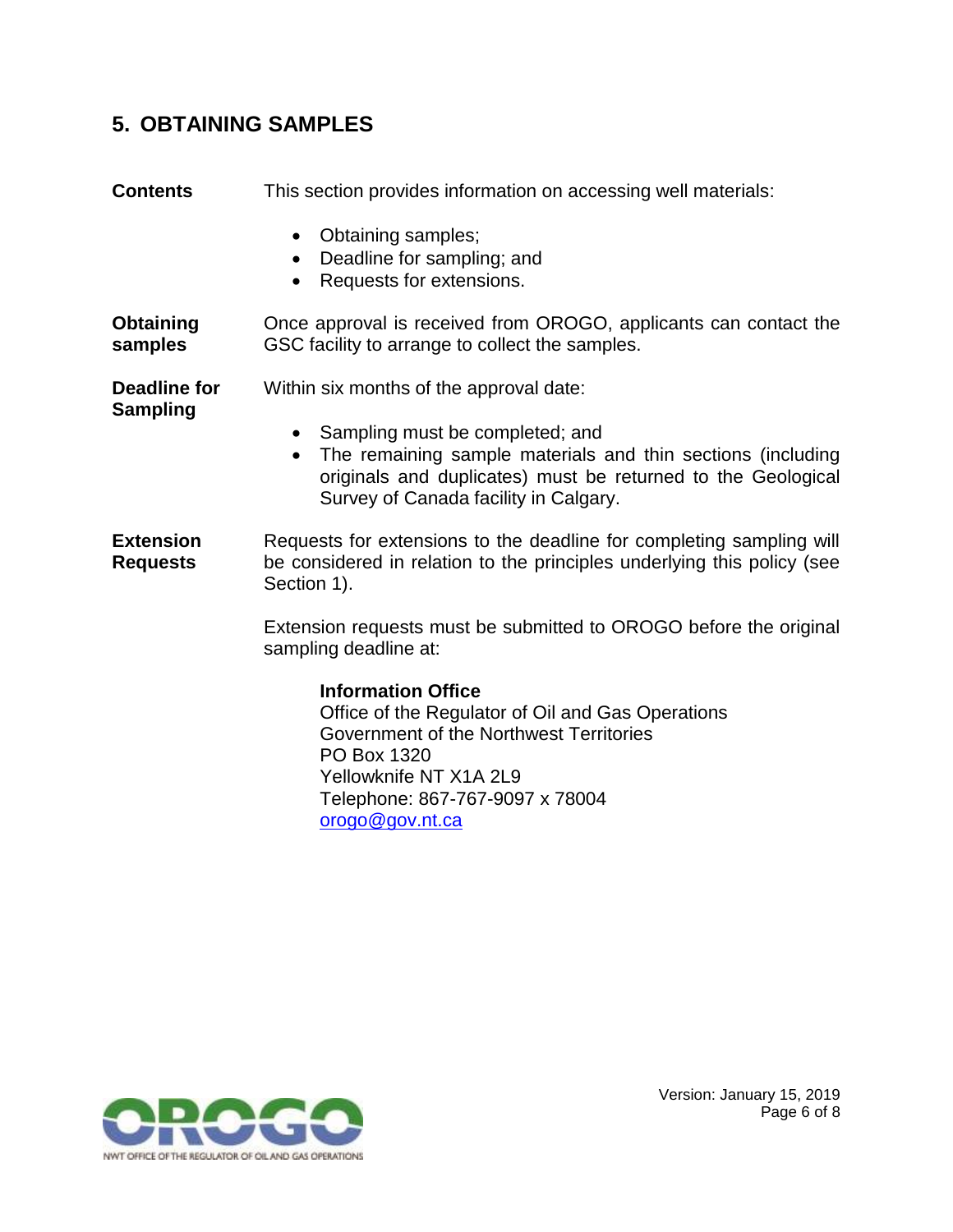### **6. REPORTING ON RESEARCH RESULTS**

**Contents** This section provides information on reporting on research results from sampling: • The deadline for report submission; • Requests for extensions; • The content of reports; and • The public availability of reports. **Deadline for Report Submission** Reports must be submitted to OROGO no later than 18 months after sampling has been completed. **Extension Requests** Requests for extensions to the deadlines for submitting the report will be considered in relation to the principles underlying this policy (see Section 1). Extension requests must be submitted to OROGO before the original reporting deadline at: **Information Office** Office of the Regulator of Oil and Gas Operations Government of the Northwest Territories PO Box 1320 Yellowknife NT X1A 2L9 Telephone: 867-767-9097 x 78004 [orogo@gov.nt.ca](file:///C:/Users/pdejong/AppData/Roaming/OpenText/OTEdit/EC_content_server/c63754924/mailto_orogo@gov.nt.ca) **Report Contents** Reports must include: • An introduction containing the purpose of the study and any background information; A summary of the results of the study; A summary of the testing / analysis procedures used; A list of the companies that performed the tests; A description of the data sufficient to confirm or examine it; An interpretation of the results and implications for future work; and Appendices that include raw data, graphs, plots, logs, photographs or images as well as before and after images of samples undergoing destructive testing.